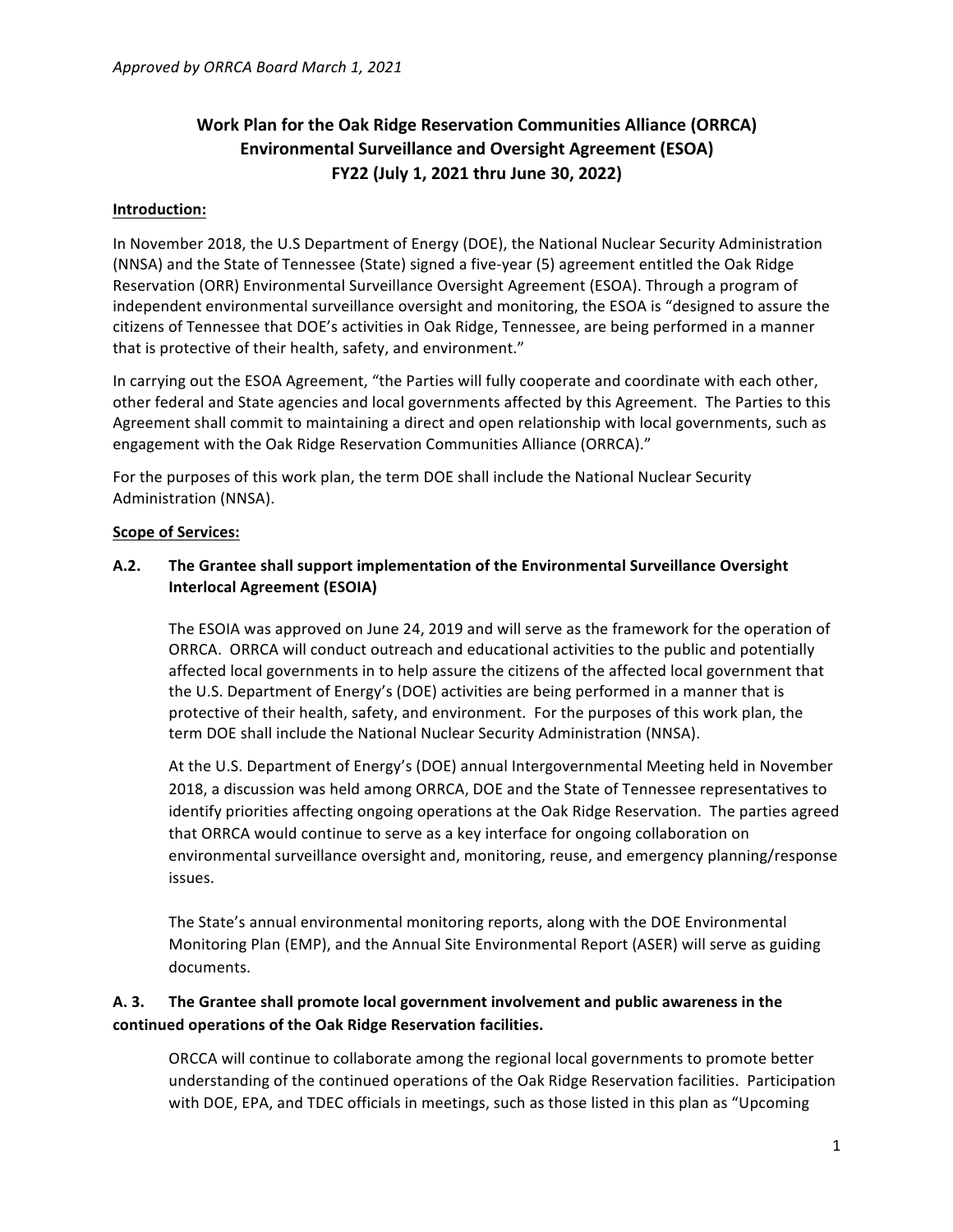Meetings of Interest," will be instrumental in educating local officials in support of the grant scope.

During FY22 emphasis will be placed on:

- Enhancing communication with DOE, EPA, and TDEC regarding local priorities and concerns related to Environmental Monitoring Priorities and Budgets
- Improving understanding of how environmental monitoring is conducted on the ORR
- Participating in Emergency Response Planning and Training related to the ORR, such as training for post emergency environmental monitoring
- Continuing to enhance understanding of the relative risk associated with the ORR to improve off-site emergency planning and response
- Integrating ORR emergency response and planning into comprehensive disaster recovery plans of member jurisdictions.

# A.4. The Grantee shall disseminate accurate and information concerning present or proposed activities related to continued operations of the Oak Ridge Reservation facilities.

During FY22 emphasis will be placed on:

- Continuing to improve public education through dissemination of current and information on ORRCA's website
- Continuing to enhance public education about the quality of the natural environment in Oak Ridge and host counties through a coordinated communications program focusing on the Oak Ridge Corridor.
- Continuing to educate local officials and other stakeholders from other DOE sites about ORR facilities and activities

# A.5. The Grantee shall identify local concerns and issues relevant to the operation of the Oak Ridge Reservation and environs and present concerns to the State of Tennessee and the Department of Energy during the selection of annual work and budget priorities.

ORCCA will continue to engage with the State and DOE to improve understanding of local government and community concerns.

During FY22 emphasis will be placed on:

- DOE's Strategic Plan for Mercury, including source reduction and treatment, monitoring, and expediting studies related to treatment and reduction of mercury
- Continued emphasis on reducing/mitigating/eliminating off-site impacts, particularly groundwater issues
- Modernization of water and wastewater infrastructure needed to support the ongoing DOE missions on the Oak Ridge Reservation
- Participation in site planning to promote the ongoing reindustrialization of ETTP
- Transfer of excess/underutilized property for economic and community development